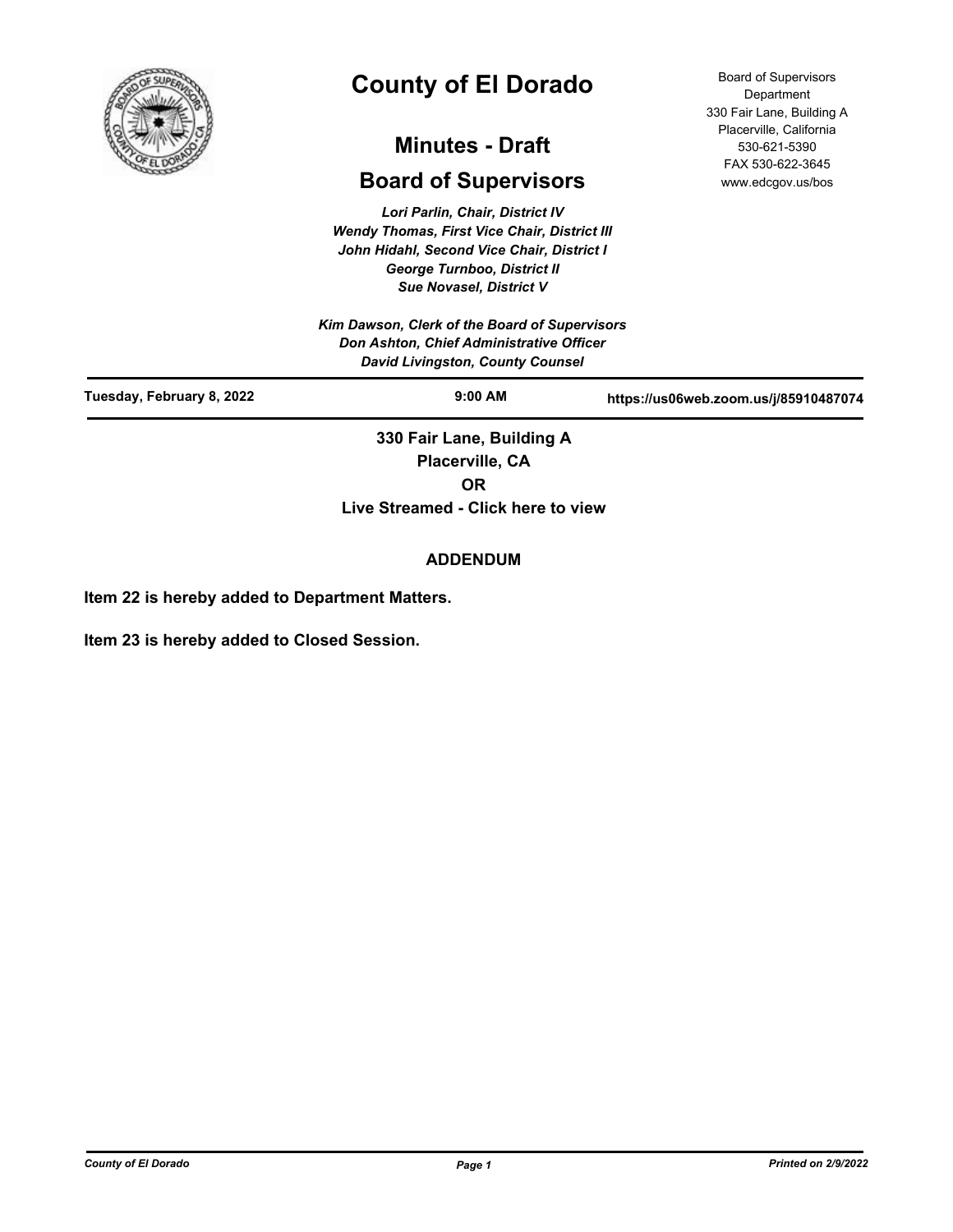**PUBLIC PARTICIPATION INSTRUCTIONS: The Board of Supervisors meeting room will be open to the public. The meeting will continue to be live-streamed via Zoom and YouTube.**

**Members of the public may address the Board in-person or via Zoom to make a public comment. The public should call into 530-621-7603 or 530-621-7610. The Meeting ID is 859 1048 7074. Please note you will be able to join the live-stream 15 minutes prior to the posted meeting start time.**

**To observe the live stream of the Board of Supervisors meeting go to https://us06web.zoom.us/j/85910487074.**

**To observe the Board of Supervisors meetings via YouTube, click https://www.youtube.com/channel/UCUMjDk3NUltZJrpw2CL7Zkg.**

**If you are joining the meeting via zoom and wish to make a comment on an item, press the "raise a hand" button. If you are joining the meeting by phone, press \*9 to indicate a desire to make a comment. Speakers will be limited to 3 minutes.**

**By participating in this meeting, you acknowledge that you are being recorded.**

**If you choose not to observe the Board of Supervisors meeting but wish to make a comment on a specific agenda item, please submit your comment in writing. You are encouraged to submit your comment in writing by 4:00 PM on the Monday before the meeting to ensure the Board of Supervisors has adequate time to review. Please submit your comment to the Clerk of the Board at edc.cob@edcgov.us. Your comment will be placed into the record and forwarded to the Board of Supervisors.**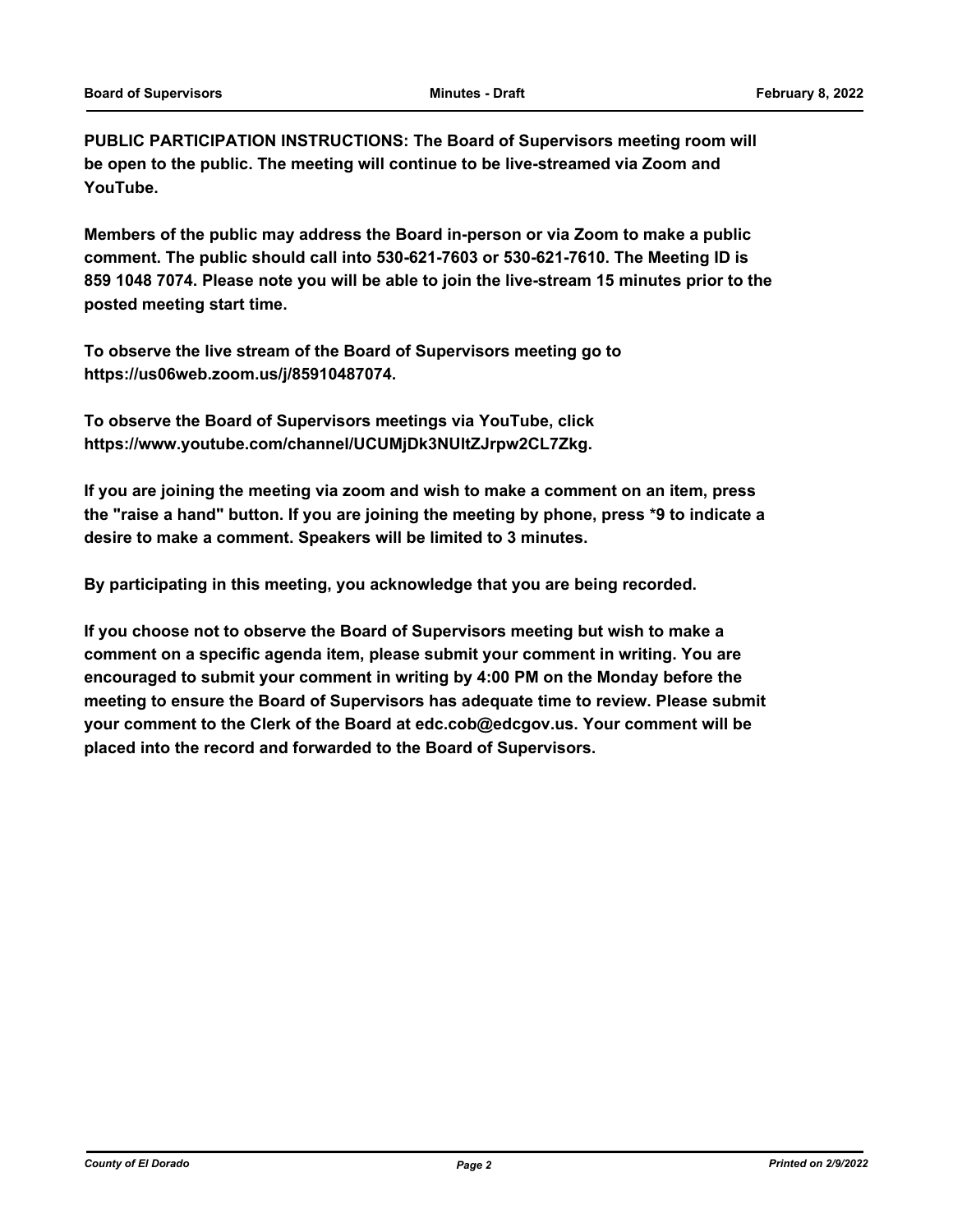### **Vision Statement Safe, healthy and vibrant communities, respecting our natural resources and historical heritage**

#### **This institution is an equal opportunity provider and employer.**

Live Web Streaming and archiving of most Board of Supervisors meeting videos, all meeting agendas, supplemental materials and meeting minutes are available on the internet at: http://eldorado.legistar.com/Calendar.aspx

The County of El Dorado is committed to ensuring that persons with disabilities are provided the resources to participate in its public meetings. Please contact the office of the Clerk of the Board if you require accommodation at 530-621-5390 or via email, edc.cob@edcgov.us, preferably no less than 24 hours in advance of the meeting.

The Board of Supervisors is concerned that written information submitted to the Board the day of the Board meeting may not receive the attention it deserves. The Board Clerk cannot guarantee that any FAX, email, or mail received the day of the meeting will be delivered to the Board prior to action on the subject matter.

The Board meets simultaneously as the Board of Supervisors and the Board of Directors of the Air Quality Management District, In-Home Supportive Services, Public Housing Authority, Redevelopment Agency and other Special Districts.

For Purposes of the Brown Act § 54954.2 (a), the numbered items on this Agenda give a brief description of each item of business to be transacted or discussed. Recommendations of the staff, as shown, do not prevent the Board from taking other action.

Materials related to an item on this Agenda submitted to the Board of Supervisors after distribution of the agenda packet are available for inspection during normal business hours in the public viewing packet located in Building A, 330 Fair Lane, Placerville or in the Board Clerk's Office located at the same address. Such documents are also available on the Board of Supervisors' Meeting Agenda webpage subject to staff's ability to post the documents before the meeting.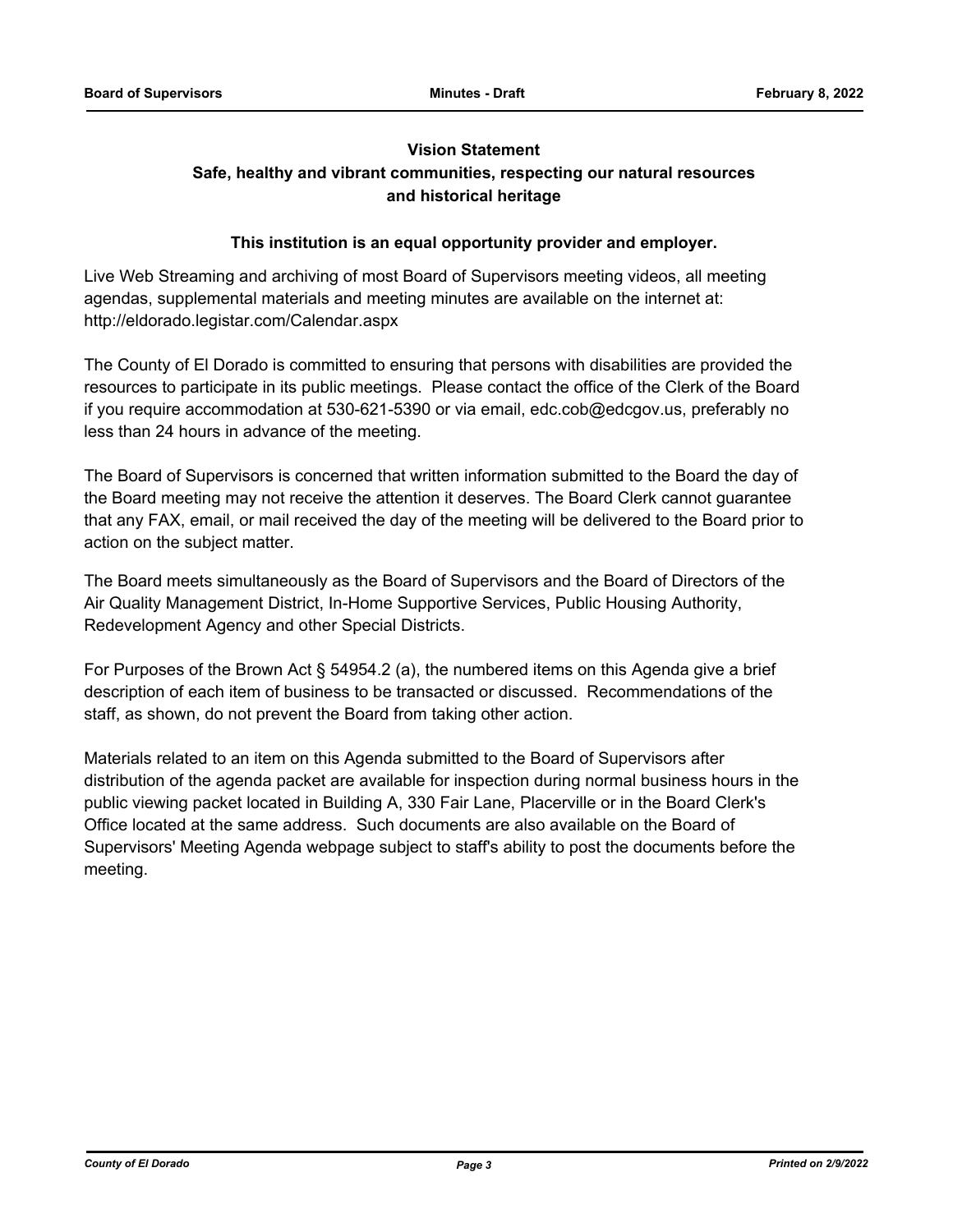#### **PROTOCOLS FOR PUBLIC COMMENT**

Public comment will be received at designated periods as called by the Board Chair.

Public comment on items scheduled for Closed Session will be received before the Board recesses to Closed Session.

Except with the consent of the Board, individuals shall be allowed to speak to an item only once.

On December 5, 2017, the Board adopted the following protocol relative to public comment periods. The Board adopted minor revisions to the protocol on August 24, 2021, incorporated herein:

The Board wants all members of the public to feel welcome to speak, especially regarding controversial items. Time for public input will be provided at every Board of Supervisors meeting. Individuals will have three minutes to address the Board. If the three minutes are exceeded the speaker's microphone will be muted. Applause or other outbursts are not allowed in the Board Chambers.

During noticed public hearings only, individuals authorized by organizations to speak to organizational positions may request additional time, up to five minutes.

Public comment on certain agenda items designated and approved by the Board may be treated differently within specific time limits per speaker or a limit on the total amount of time designated for public comment. It is the intent of the Board that quasi-jurisdictional matters have additional flexibility depending on the nature of the issue.The Board Chair may limit public comment during Open Forum.

Individual Board members may ask clarifying questions but will not engage in substantive dialogue with persons providing input to the Board.

If a person providing input to the Board creates a disruption by refusing to follow Board guidelines, the Board Chair may take the following actions:

Step 1. Request the person adhere to Board guidelines. If the person refuses, the Board Chair may turn off the speaker's microphone.

Step 2. If the disruption continues, the Board Chair may order a recess of the Board meeting. Step 3. If the disruption continues, the Board Chair may order the removal of the person from the Board meeting.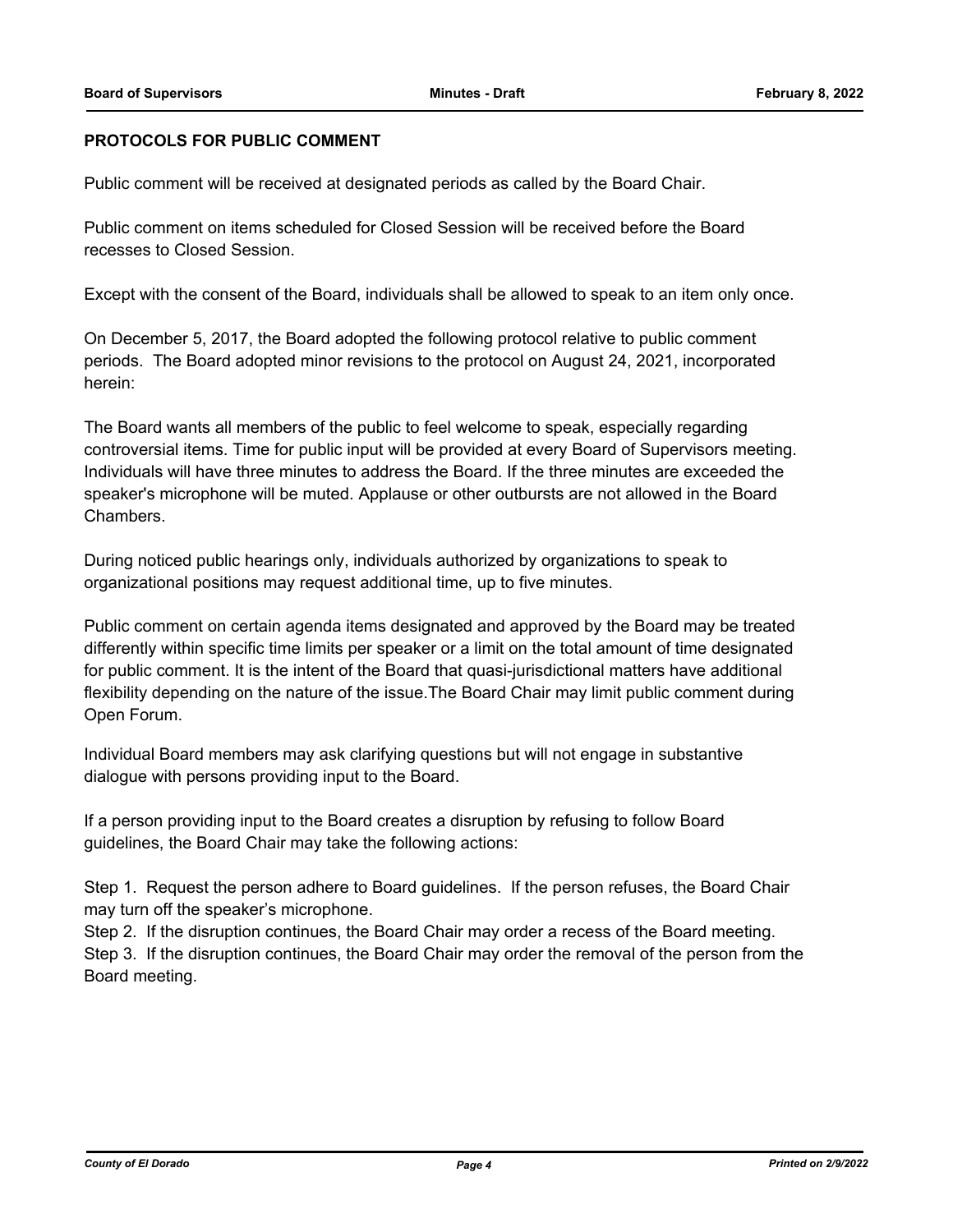#### **9:00 A.M. - CALLED TO ORDER**

Present: 5- Supervisor Novasel, Supervisor Hidahl, Supervisor Parlin, Supervisor Thomas and Supervisor Turnboo

#### **INVOCATION AND PLEDGE OF ALLEGIANCE TO THE FLAG**

**Chaplain Betsy Vanderpool of the Sierra Chaplaincy gave the Invocation.**

**Supervisor Thomas led the Pledge of Allegiance to the Flag.**

#### **ADOPTION OF THE AGENDA AND APPROVAL OF CONSENT CALENDAR**

*Public Comment: K. Payne, J. Gainsbourgh, J. McGinnis*

**A motion was made by Supervisor Thomas, seconded by Supervisor Turnboo to Adopt the Agenda and Approve the Consent Calendar with the following changes: Supervisor Thomas commented that she is delighted the Old Depot project is moving forward. Continue item 18 off calendar.**

**Yes:** 5 - Novasel, Hidahl, Parlin, Thomas and Turnboo

The Board may make any necessary additions, deletions or corrections to the agenda including moving items to or from the Consent Calendar and adopt the agenda and the Consent Calendar with one single vote. A Board member may request an item be removed from the Consent Calendar for discussion and separate Board action. At the appropriate time as called by the Board Chair, members of the public may make a comment on matters on the Consent Calendar prior to Board action.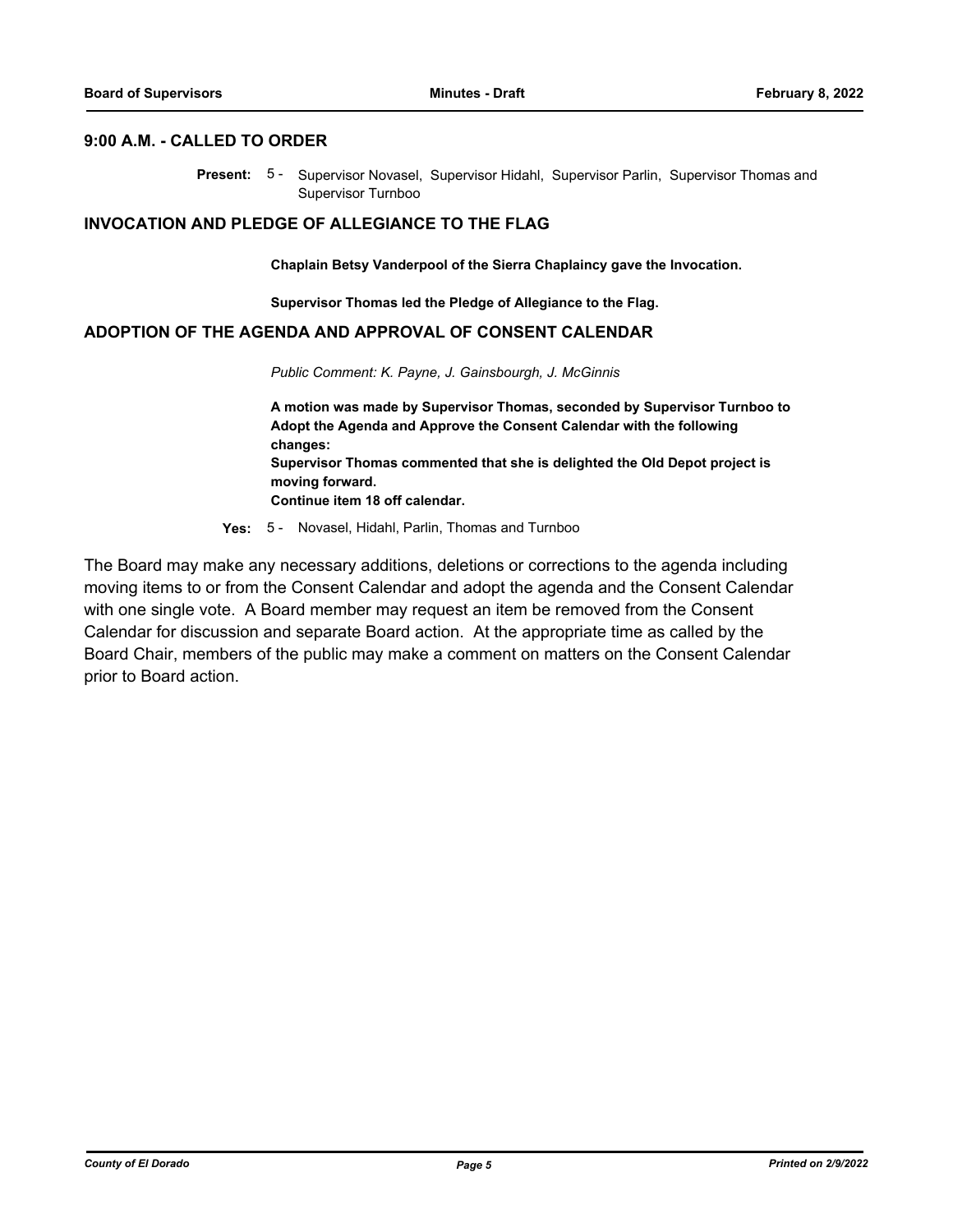#### **CONSENT CALENDAR**

**1.** [22-0261](http://eldorado.legistar.com/gateway.aspx?m=l&id=/matter.aspx?key=31162) The Clerk of the Board recommending the Board Approve the Minutes from the regular Board of Supervisors meeting on February 1, 2022.

**This matter was Approved on the Consent Calendar.**

#### **GENERAL GOVERNMENT - CONSENT ITEMS**

**2.** [22-0249](http://eldorado.legistar.com/gateway.aspx?m=l&id=/matter.aspx?key=31150) Chief Administrative Office recommending the Board: 1) Approve and authorize the Chair to sign a budget transfer in the amount of \$112,373, transferring funds from General Fund contingency to Non-Departmental Expenses (4/5 vote required); and 2) Make a finding that a public benefit is derived from supporting the Winter Lodging Program which will serve to house vulnerable citizens and preserve life; and 3) Authorize the Chief Administrative Officer to execute the attached funding agreement in the amount of \$112,373 with the El Dorado Community Foundation, as the fiscal agent for Housing El Dorado, to support the Winter Lodging Program through March 31, 2022, as directed by the Board of Supervisors on January 25, 2022.

**FUNDING:** General Fund Contingency.

**This matter was Approved on the Consent Calendar.**

**3.** [22-0122](http://eldorado.legistar.com/gateway.aspx?m=l&id=/matter.aspx?key=31023) Chief Administrative Office, Parks Division, recommending the Board: 1) Approve and authorize the Parks Manager to sign the revised Old Depot Bike Park Plans;

> 2) Approve the revised Contract Documents and authorize the Chair to sign the Notice to Bidders; and

3) Authorize advertisement for construction bids.

**FUNDING**: California State Parks Statewide Parks Program Grant (Prop 68).

**This matter was Approved on the Consent Calendar.**

**4.** [22-0180](http://eldorado.legistar.com/gateway.aspx?m=l&id=/matter.aspx?key=31081) Chief Administrative Office, Procurement and Contracts Division, presenting a list of County surplus property and recommending the Board so declare and authorize disposal of same in accordance with the procedures outlined in the County's Purchasing Ordinance, Chapter 3.12 and Section 3.12.220 thereof.

**FUNDING:** Various.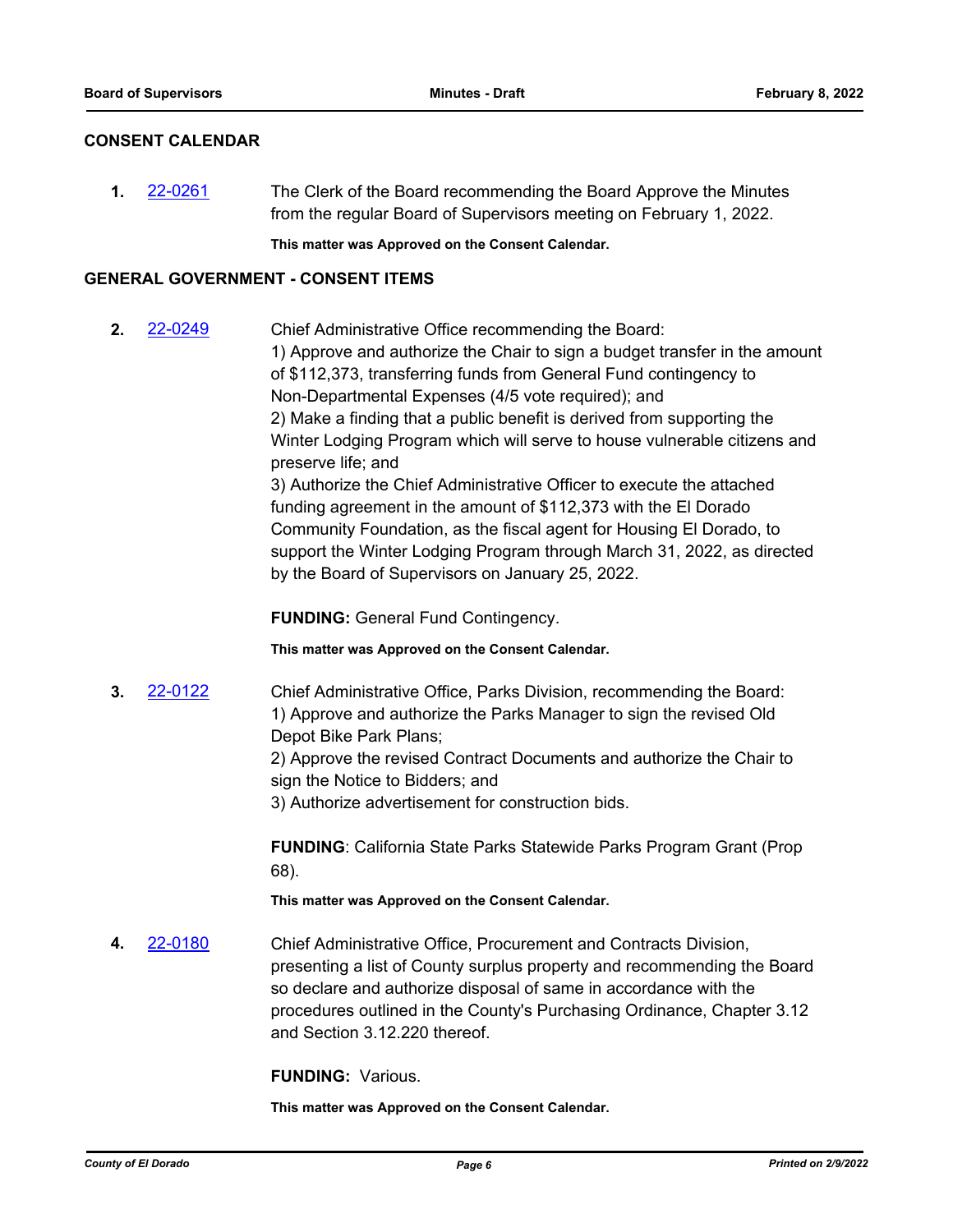**5.** [22-0244](http://eldorado.legistar.com/gateway.aspx?m=l&id=/matter.aspx?key=31145) Human Resources Department recommending the Board: 1) Adopt and authorize the Chair to sign Resolution **026-2022** approving the negotiated Memorandum of Understanding (MOU) between the County of El Dorado and the El Dorado County Criminal Attorneys' Association (Association), representing employees in the Criminal Attorney bargaining unit; 2) Authorize the Chair to sign said MOU, noting the MOU will be effective

the first full pay period following Association ratification and Board of Supervisors adoption of the MOU; and

3) Direct the Human Resources Department and the Auditor-Controller's Office to administer and implement the MOU provisions.

#### **FUNDING:** Various funds.

**This matter was Approved and Resolution 026-2022 was Adopted upon Approval of the Consent Calendar.**

**6.** [22-0204](http://eldorado.legistar.com/gateway.aspx?m=l&id=/matter.aspx?key=31105) Human Resources Department recommending the Board: 1) Approve an extension to the sunset review date to February 12, 2026, on Board Policy E-5, Policy Prohibiting Discrimination, Harassment, and Retaliation, and Reporting and Complaint Procedures; and 2) Approve the addition of the previously omitted revision date of July 23, 2019, on page 15 and addition of the sunset review date of July 23, 2023, to Board of Supervisors Policy K-1, Injury Illness and Prevention Program.

#### **FUNDING:** N/A

**This matter was Approved on the Consent Calendar.**

**7.** [21-1604](http://eldorado.legistar.com/gateway.aspx?m=l&id=/matter.aspx?key=30499) Human Resources Department recommending the Board 1) Approve Amendment II to Agreement 4654 with Oppenheimer Investigations Group LLP, extending the agreement by two years for the period February 24, 2022 through February 24, 2024, updating the rates for the new period, and increasing the not to exceed amount to \$75,819; and

2) Authorize the Purchasing Agent to execute Amendment II to Agreement 4654.

**FUNDING:** General Fund.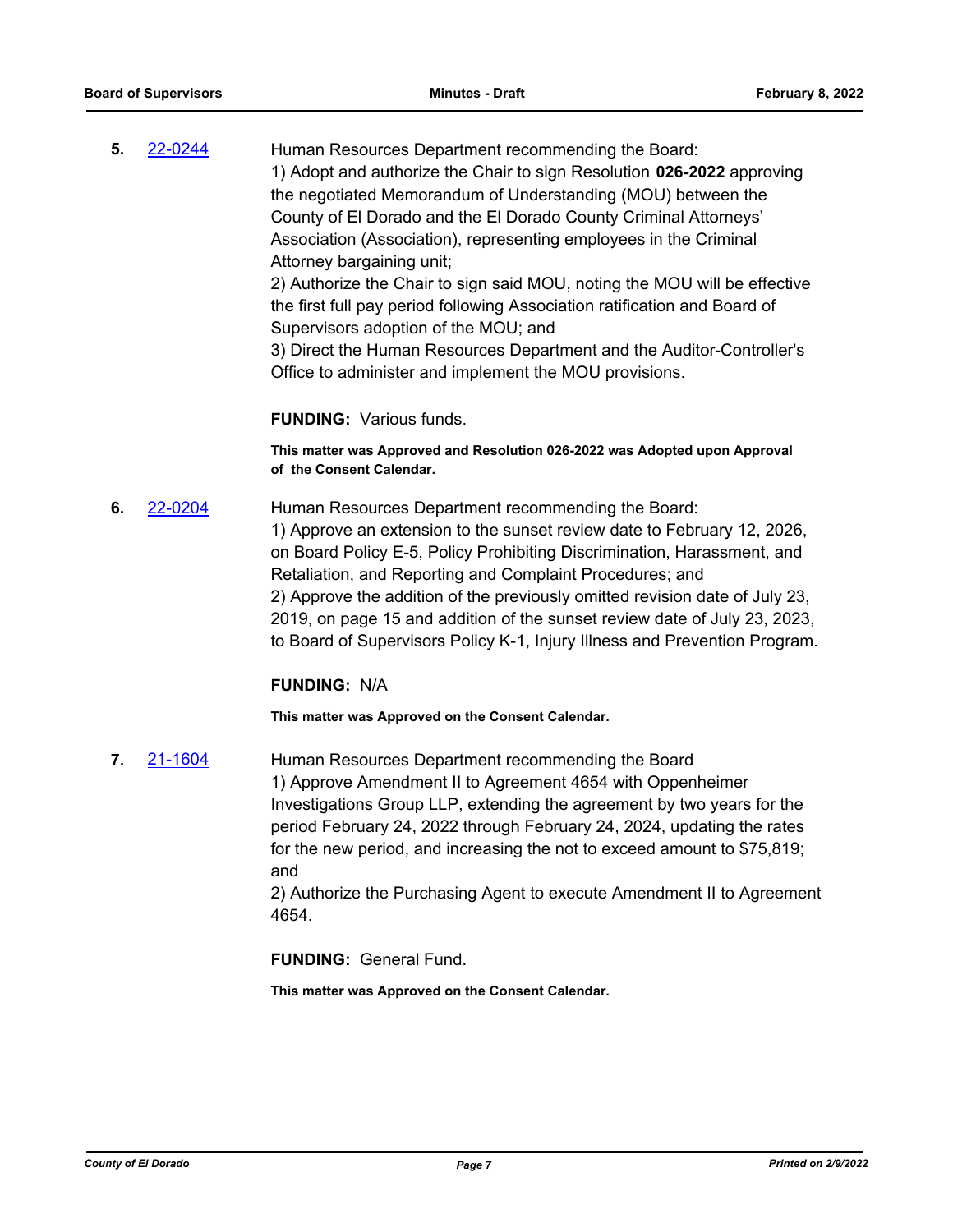**8.** [22-0187](http://eldorado.legistar.com/gateway.aspx?m=l&id=/matter.aspx?key=31088) Human Resources Department, Risk Management Division, is recommending the Board: 1) Approve modifications to Board Policy K-2 - Workplace Violence Prevention Policy; and 2) Approve extension of the sunset review date of Board Policy K-2 - Workplace Violence Prevention Policy.

#### **FUNDING:** N/A

**This matter was Approved on the Consent Calendar.**

**9.** [22-0201](http://eldorado.legistar.com/gateway.aspx?m=l&id=/matter.aspx?key=31102) Clerk of the Board and Supervisor Novasel, based upon the recommendation of the Supervisor Novasel, recommending the Board appoint Kathleen McIntyre, Director, Term Expiration 11/09/2025 (Four-year term) to the Tahoe Resource Conservation District.

#### **FUNDING:** N/A

**This matter was Approved on the Consent Calendar.**

**10.** [22-0252](http://eldorado.legistar.com/gateway.aspx?m=l&id=/matter.aspx?key=31153) Supervisor Parlin recommending the Board appoint to the Fair Association Board Cheri White, District IV, Term Expiration 01/01/2023.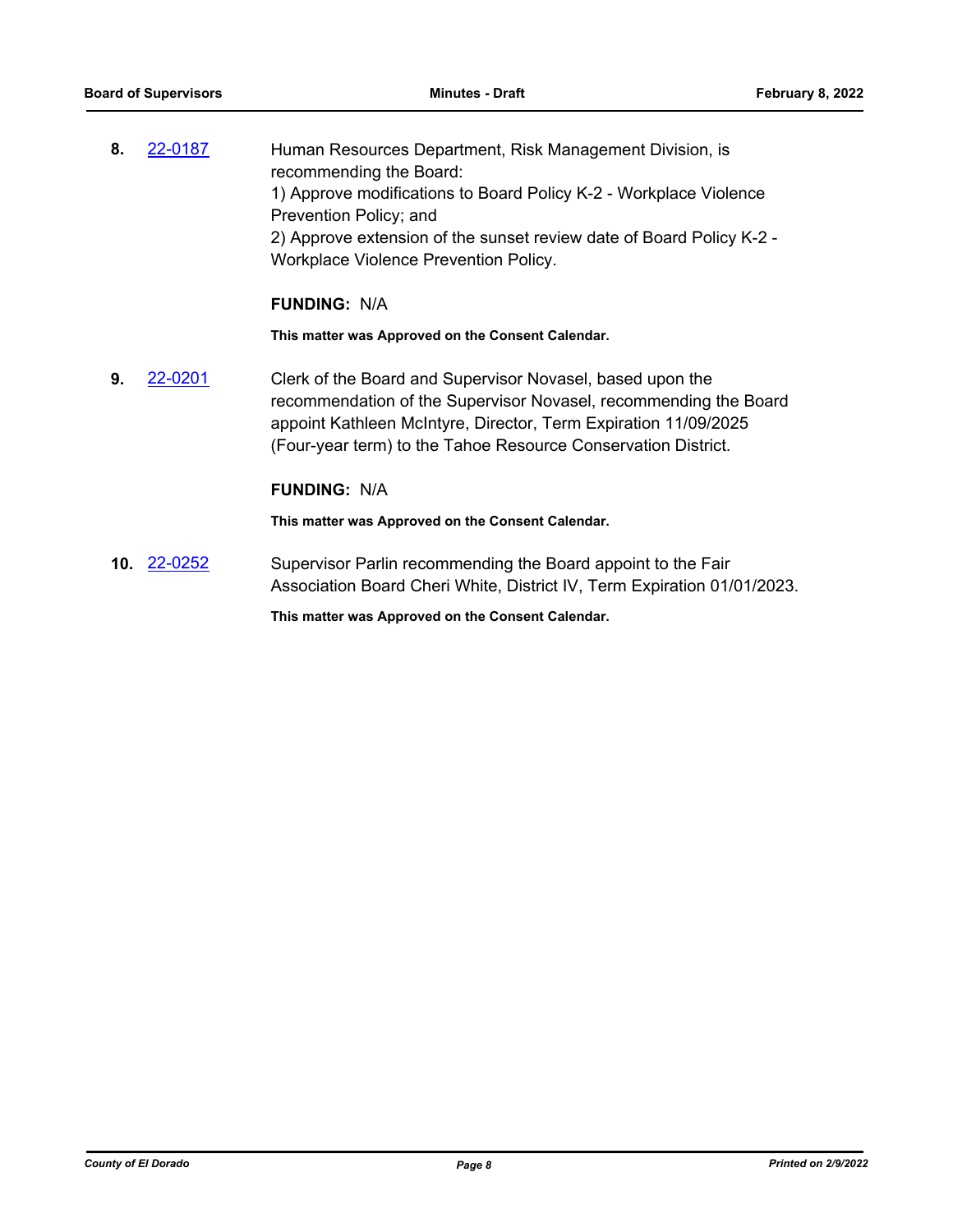#### **LAND USE AND DEVELOPMENT - CONSENT ITEMS**

**11.** [22-0129](http://eldorado.legistar.com/gateway.aspx?m=l&id=/matter.aspx?key=31030) Department of Transportation, at the request of the Sundance Trail Zone of Benefit, recommending the Board adopt and authorize the Chair to sign Resolution **024-2022** setting for election a measure to consider a special tax increase from \$300 per parcel to \$600 per parcel commencing Fiscal Year (FY) 2023-24, and annually adjusted for cost of living using the California Construction Cost Index until reaching a maximum rate of \$1000, to provide road improvement and maintenance services in the Sundance Trail Road Zone of Benefit 98109 within County Service Area 9; noting that the measure will be submitted to the zone electorate on the ballots distributed for the Election to be held June 7, 2022. (Supervisor District: 4)

**FUNDING:** County Service Area Zone of Benefit Special Taxes.

**Resolution 024-2022 was Adopted upon Approval of the Consent Calendar.**

**12.** [22-0125](http://eldorado.legistar.com/gateway.aspx?m=l&id=/matter.aspx?key=31026) Planning and Building Department recommending the Board: 1) Find that the use of an area of ramp at the Georgetown Airport by Pacific Gas and Electric Company, a California corporation, to stage vehicles, equipment, supplies and materials is a public benefit for our community; and

> 2) Approve and authorize the Chair to sign the retroactive License Agreement for Staging Area 6320 with Pacific Gas and Electric Company for a term of twenty-five days, commencing on January 5, 2022 and expiring January 31, 2022, in the amount of \$0.164 per square foot per month for the use of approximately 32,315 square feet of ramp space at the Georgetown Airport (6245 Aerodrome Way, Georgetown, CA 95634) for the purpose of staging vehicles, equipment, supplies, and materials for use in repairing the electrical grid.

**FUNDING:** Pacific Gas and Electric Company.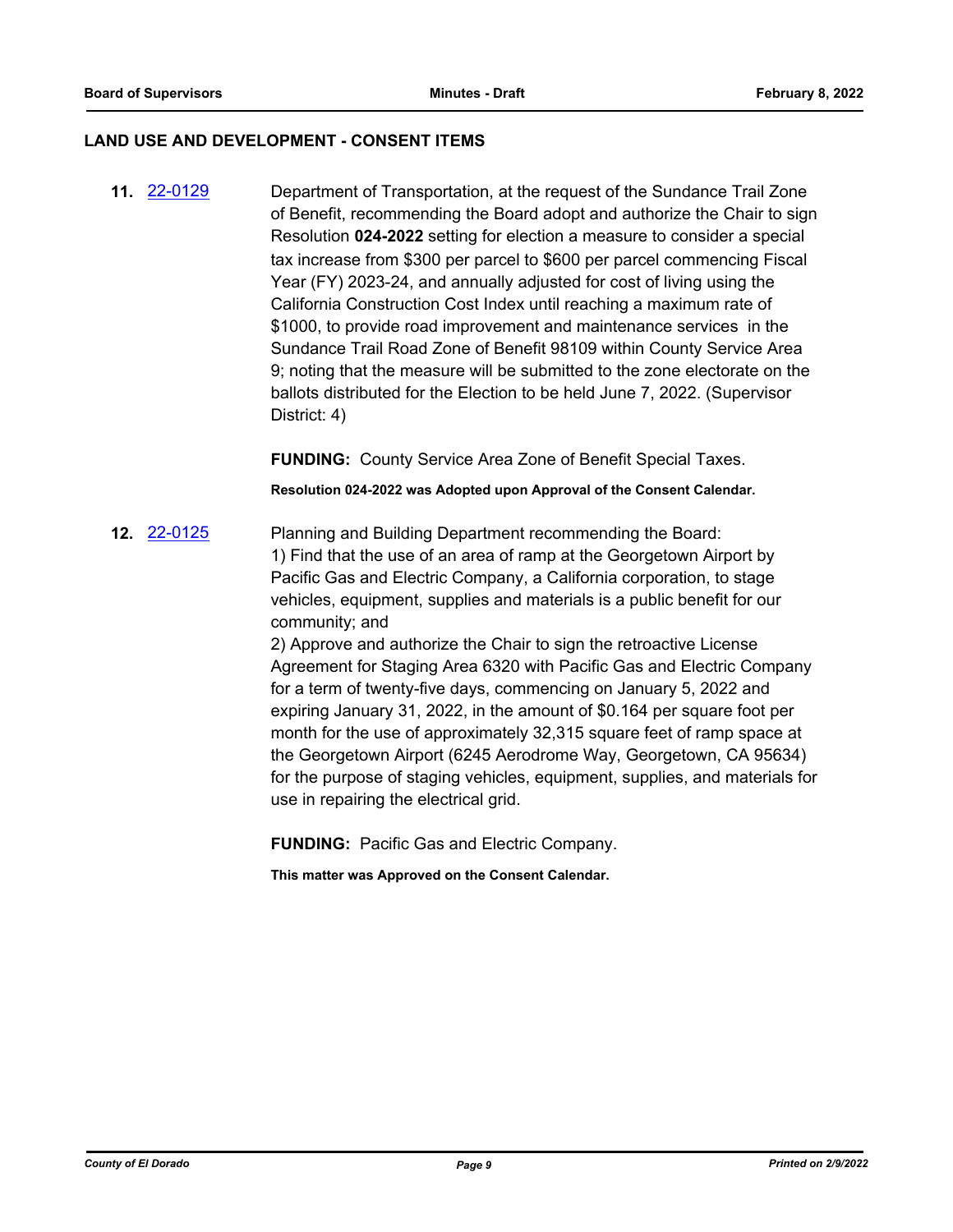#### **LAW AND JUSTICE - CONSENT ITEMS**

**13.** [22-0164](http://eldorado.legistar.com/gateway.aspx?m=l&id=/matter.aspx?key=31065) District Attorney recommending the Board consider the following: 1) Approve and authorize the acceptance of a grant award in the amount of \$65,000 from the California's Governor's Office of Emergency Services for the Domestic Violence American Rescue Plan Program for the period of January 1, 2022 - December 31, 2023 based on the received Letter of Intent;

> 2) Approve and authorize the Chair to sign the Certification of Assurance of Compliance as authorized by the Family Violence Prevention and Services/Domestic Violence Shelter and Supportive Services Grant; and 3) Authorize the District Attorney to execute the Grant Award Agreement and required documents, including any extensions or amendments thereof which do not increase the Department's Net County Cost.

**FUNDING:** Family Violence Prevention and Services/Domestic Violence Shelter and Supportive Services Grant - Supplemental Funding American Rescue Plan of 2021. This funding is authorized by 42 U.S.C. § 10401 et seq.

**This matter was Approved on the Consent Calendar.**

**14.** [22-0167](http://eldorado.legistar.com/gateway.aspx?m=l&id=/matter.aspx?key=31068) District Attorney recommending the Board approve and authorize the Chair to sign Fiscal Year 2021-2022 budget transfer increasing appropriations and revenue in the Workers' Compensation Fraud Special Revenue Fund, the Automobile Fraud Special Revenue Fund, and the District Attorney's Office budget by a total of \$24,429 for the additional California Department of Insurance Program funding. (4/5 vote required)

**FUNDING:** California Department of Insurance.

**This matter was Approved on the Consent Calendar.**

#### **END CONSENT CALENDAR**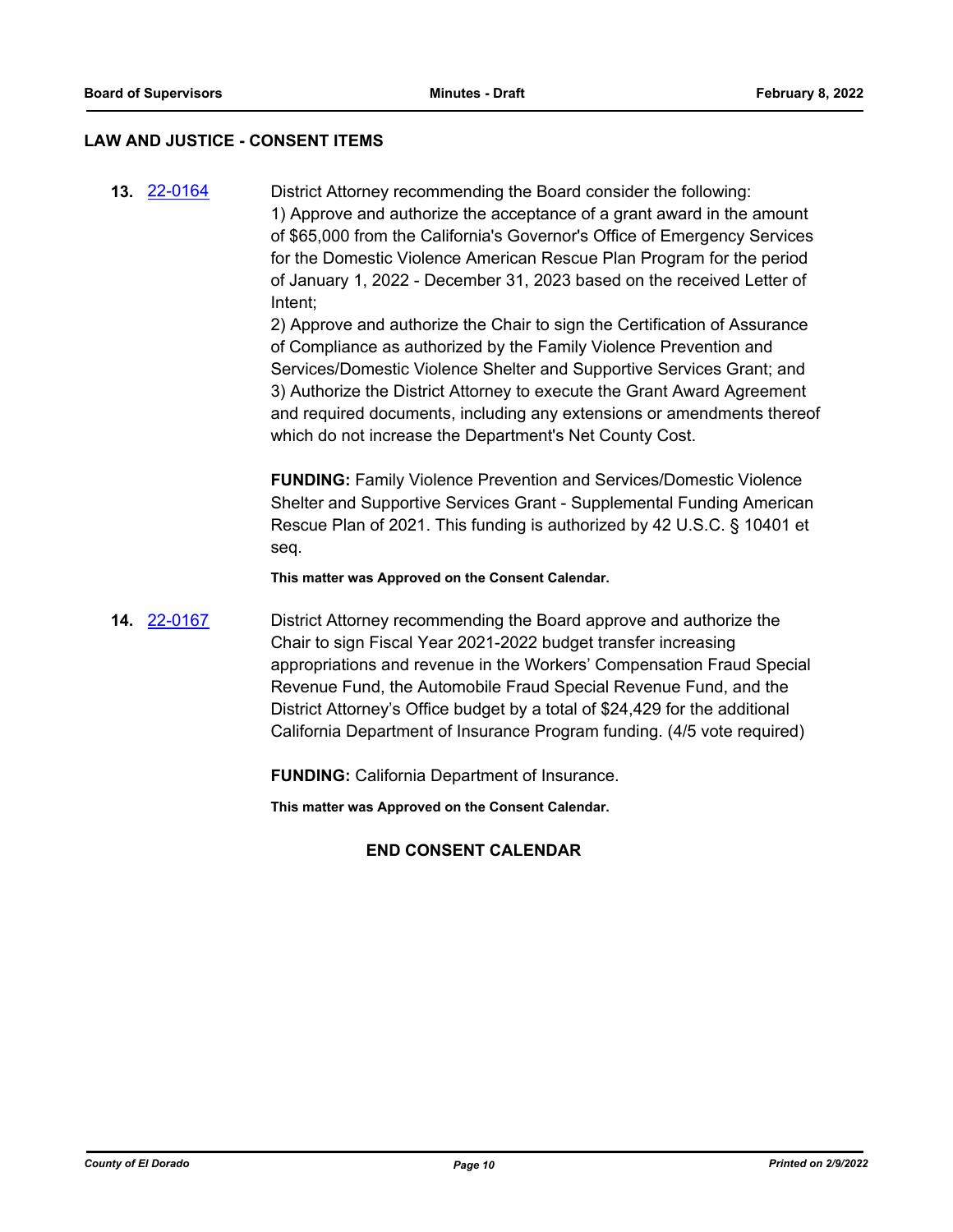#### **DEPARTMENT MATTERS (Items in this category may be called at any time)**

**15.** [21-1919](http://eldorado.legistar.com/gateway.aspx?m=l&id=/matter.aspx?key=30815) Health and Human Services Agency (HHSA) recommending the Board: 1) Make findings in accordance with County Ordinance 3.13.030 that it is appropriate to contract with Colleen Bridger Consulting LLC for the provision of COVID-19 community recovery consulting services, provided under Agreement 6164, because the "limited timeframes, temporary or occasional nature, or schedule for the project or scope of work, the ongoing aggregate of work to be performed is not sufficient to warrant addition of permanent staff;"

2) Approve and authorize the Chair to sign Agreement for Services 6164 with Colleen Bridger Consulting LLC, in the amount of \$248,864, for a term beginning upon execution through May 31, 2023; and 3) Authorize the HHSA Director, or designee, to execute further documents relating to Agreement for Services 6164, contingent upon approval by County Counsel and Risk Management, including amendments which do not increase the maximum dollar amount or term of the Agreement. (Cont. 1/25/2022, Item 13)

**FUNDING:** State Funding: County Coronavirus Response and Relief Supplemental Appropriations Act, 2021.

*Public Comment: K. Payne, T. Doyle, L. Thomas, M. Rodriguez, K. Grassi, D. Munter, Linda, Lara*

**A motion was made by Supervisor Novasel, seconded by Supervisor Thomas to Approve this matter.**

**After the main motion was made, a second motion was made by Supervisor Hidahl, seconded by Supervisor Turnboo to Approve this matter and to include the Chief Administrative Officer in the decision to execute further documents relating to the Agreement of Services 6164 pertaining to changes to the scope of the agreement only.**

**Yes:** 3 - Hidahl, Thomas and Turnboo

**Noes:** 2 - Novasel and Parlin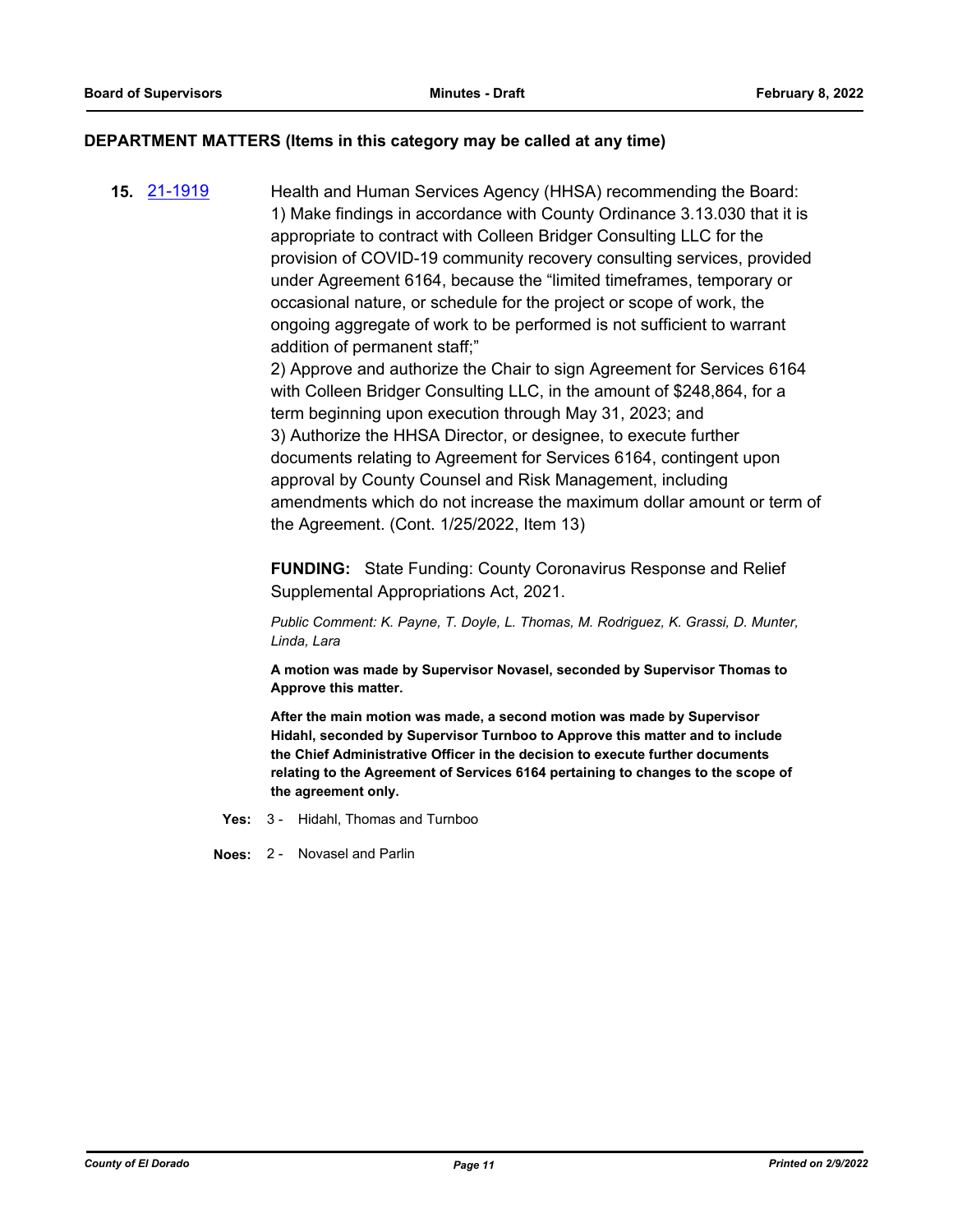**16.** [22-0078](http://eldorado.legistar.com/gateway.aspx?m=l&id=/matter.aspx?key=30978) Planning and Building Department, Economic Development Division, recommending the Board consider the following: 1) Consistent with the Economic Development objectives of Board Policy J-8, Special District Impact Fee Offset for Nonresidential Business Development, approve the use of Transient Occupancy Tax funds to offset the \$25,608 in Special District Impact Fees for the El Dorado Hills Fire District fees that were collected as part of the Building Permit Fees related to the construction of Tri-Square Construction Company's (Tri-Square) new facility in the El Dorado Hills Business Park; 2) Approve and authorize the Chair to sign the budget amendment to allow for the payment of the fee offset (4/5 vote required); and 3) Delegate authority to the Chief Administrative Officer to execute an agreement, if necessary, to proceed with the reimbursement of \$25,608 to Tri-Square.

**FUNDING:** Transient Occupancy Tax Reserve funds.

*Public Comment: K. Payne, N. Yanish, J. Baggaley*

**A motion was made by Supervisor Hidahl, seconded by Supervisor Parlin to Approve this matter.**

**Yes:** 5 - Novasel, Hidahl, Parlin, Thomas and Turnboo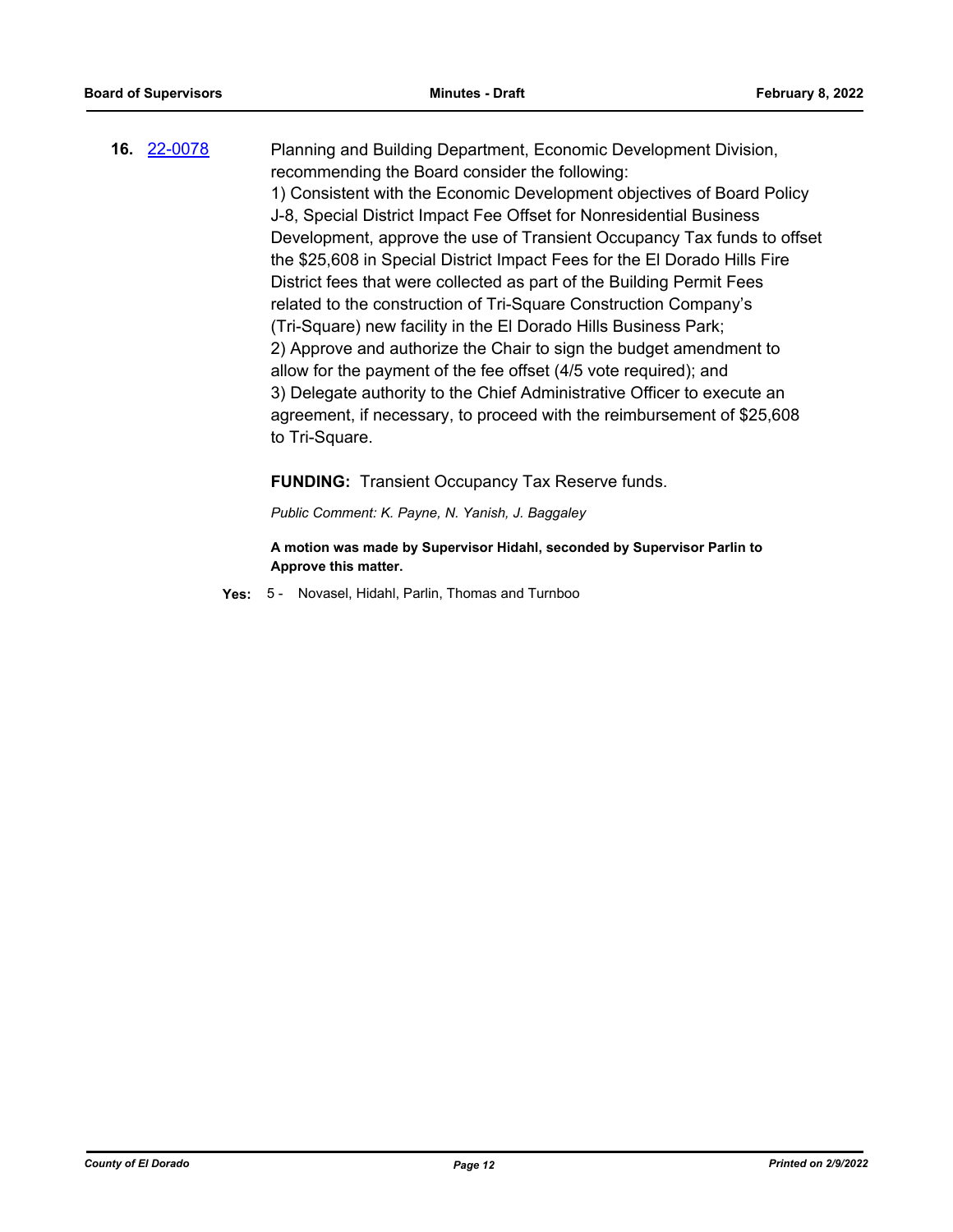#### **1:00 P.M. - TIME ALLOCATION (Items will not be heard prior to the time stated)**

#### **OPEN FORUM**

*Public Comment: Toby, K. Adams, M. Boswell, J. Gainsbourgh, No Body*

Open Forum is an opportunity for members of the public to address the Board of Supervisors on subject matter that is not on their meeting agenda and within their jurisdiction. Public comments during Open Forum are limited to three minutes per person. The Board Chair may limit public comment during Open Forum.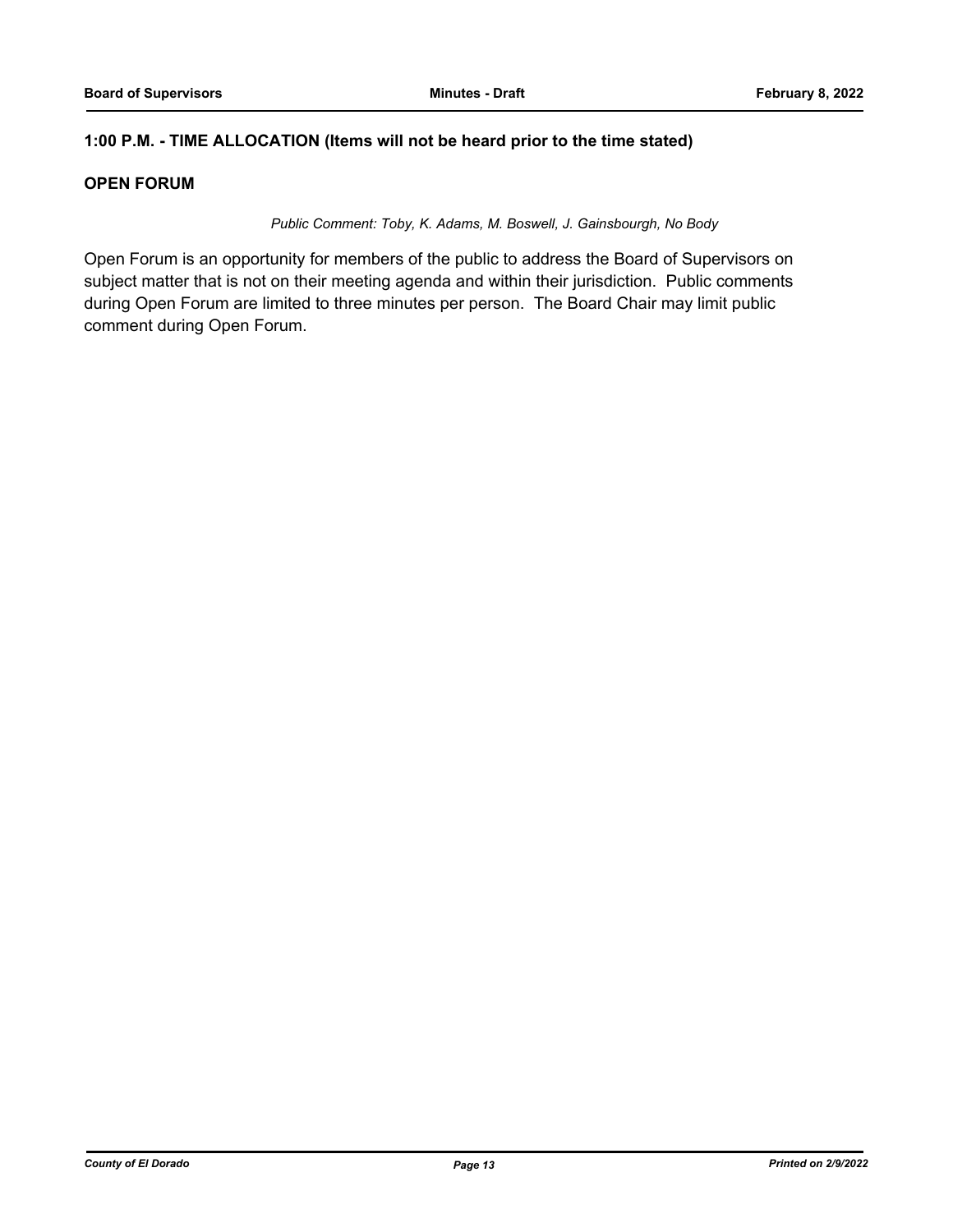**2:00 P.M. - TIME ALLOCATION (Items will not be heard prior to the time stated)**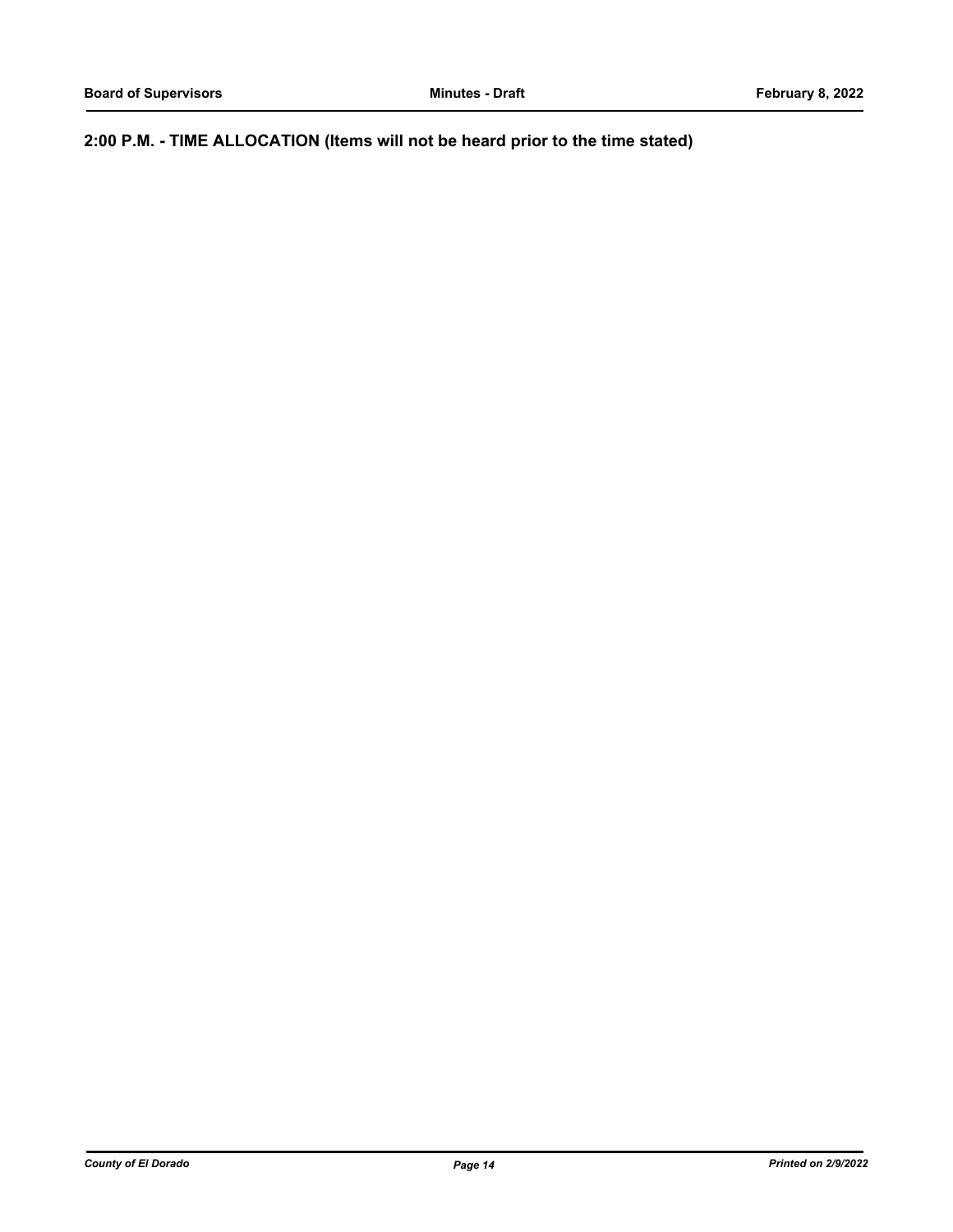**17.** [22-0194](http://eldorado.legistar.com/gateway.aspx?m=l&id=/matter.aspx?key=31095) **HEARING** - To consider the Planning Commission's recommendation for approval of the Land Use Map Correction and Zoning Map Correction (General Plan Amendment GPA21-0003/Rezone Z21-0011) to modify the General Plan Land Use Map amending the land use designation of five existing parcels in the Cameron Park Area from Multifamily Residential (MFR) to High-Density Residential (HDR); amend the land use designation of two existing parcels in the North Placerville Area from Open Space (OS) to Rural Residential (RR); amend the land use designation of one existing parcel in the Cedar Grove Area from Commercial (C) to Medium-Density Residential (MDR); and Rezone 7 out of the 8 parcels previously mentioned with corresponding Zoning, submitted by the County of El Dorado; and the Planning Commission recommending the Board of Supervisors (Board) take the following actions:

> 1) Adopt the California Environmental Quality Act (CEQA) Addendum to the El Dorado County Targeted General Plan Amendment/Zoning Ordinance Update (TGPA/ZOU) Final Program Environmental Impact Report (SCH 2012052074), certified by the Board of Supervisors (Board) on December 15, 2015, which demonstrates consistency with CEQA Guidelines Sections 15162 and 15164 based on analysis prepared by staff (Attachment D);

> 2) Approve GPA21-0003 amending the General Plan land use designations of the five Cameron Park Area parcels - Assessor's Parcel Numbers: 083-465-027, 083-465-028, 083-465-029, 083-465-030, and 083-465-031; two North Placerville Area parcels - Assessor's Parcel Numbers: 050-010-035 and 050-010-038; one Cedar Grove Area parcel - Assessor's Parcel Number 076-270-039 based on the Findings as presented;

3) Approve Z21-0011 rezoning the Zoning Map for the aforementioned Cameron Park Area and North Placerville Area parcels based on the Findings;

4) Adopt and authorize the Chair to sign Resolution **025-2022** to amend the General Plan Land Use Map (Attachment A); and

5) Adopt and authorize the Chair to sign Ordinance **5158** for said Rezone (Attachment B). (Supervisorial Districts 4 and 3)

**FUNDING:** General Fund.

*Public Comment: S. Hasler, L. Cook, C. Felton, K. Lishman, J. Liggett*

**Supervisor Parlin opened the public hearing and upon hearing from staff and the public closed the hearing.**

**A motion was made by Supervisor Thomas, seconded by Supervisor Novasel to: 1) Adopt the California Environmental Quality Act (CEQA) Addendum to the El Dorado County Targeted General Plan Amendment/Zoning Ordinance Update (TGPA/ZOU) Final Program Environmental Impact Report (SCH 2012052074),**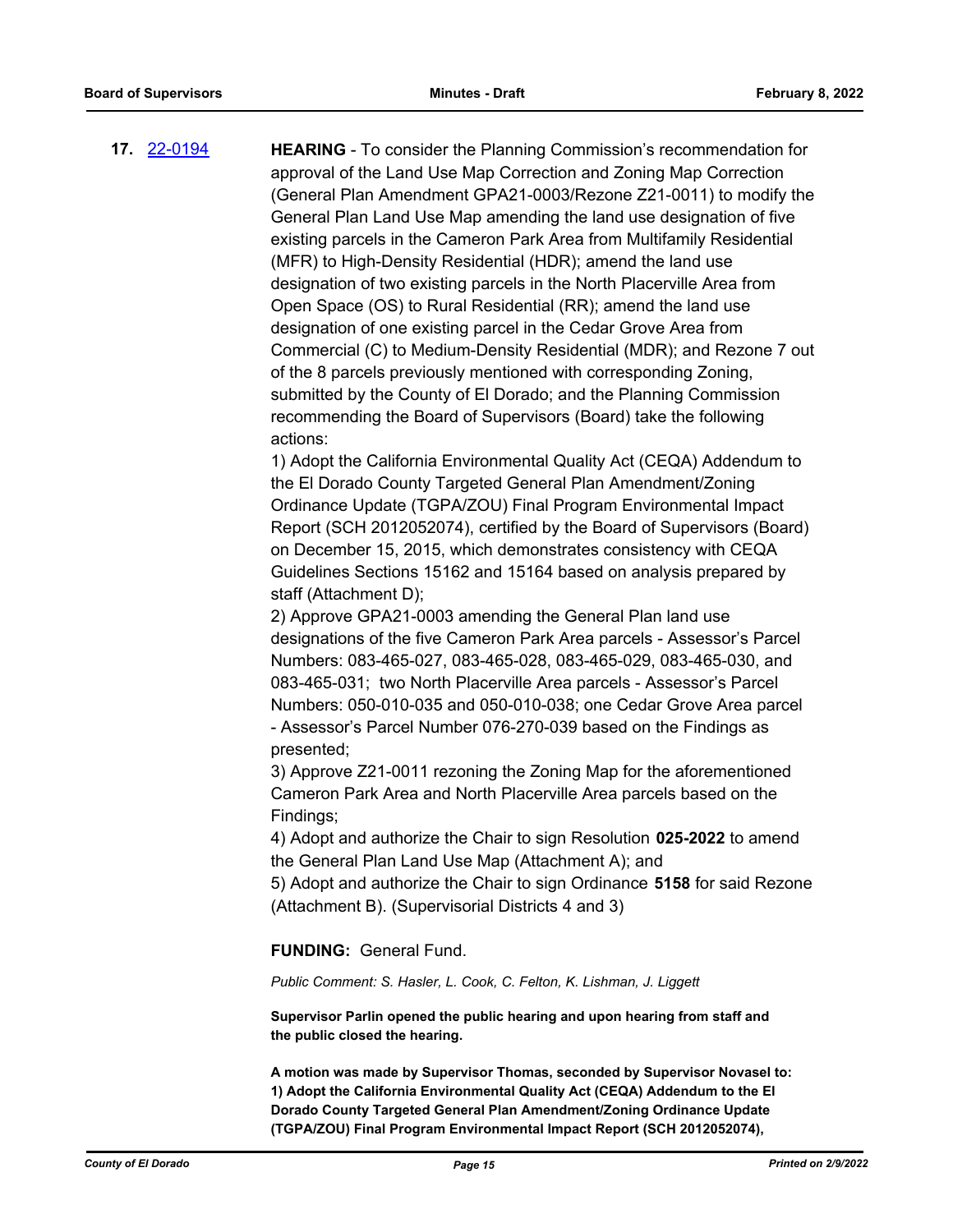**certified by the Board of Supervisors (Board) on December 15, 2015, which demonstrates consistency with CEQA Guidelines Sections 15162 and 15164 based on analysis prepared by staff (Attachment D);** 

**2) Approve GPA21-0003 amending the General Plan land use designations of the five Cameron Park Area parcels - Assessor's Parcel Numbers: 083-465-027, 083-465-028, 083-465-029, 083-465-030, and 083-465-031; two North Placerville Area parcels - Assessor's Parcel Numbers: 050-010-035 and 050-010-038; one Cedar Grove Area parcel - Assessor's Parcel Number 076-270-039 based on the Findings as presented;** 

**3) Approve Z21-0011 rezoning the Zoning Map for the aforementioned Cameron Park Area and North Placerville Area parcels based on the Findings; 4) Adopt and authorize the Chair to sign Resolution 025-2022 to amend the** 

**General Plan Land Use Map (Attachment A); and** 

**5) Adopt and authorize the Chair to sign Ordinance 5158 for said Rezone (Attachment B).**

**Yes:** 5 - Novasel, Hidahl, Parlin, Thomas and Turnboo

#### **ITEMS TO/FROM SUPERVISORS (May be called at any time during the meeting)**

**Supervisor Hidahl reported on the following: Foothill Interfaith meeting. El Dorado Hills Chamber luncheon. El Dorado Transit and Transportation meetings. Planning and Building staff meeting. Congressman Tom McClintock's assistant meeting. El Dorado Hills Community Council meeting.**

**Supervisor Turnboo reported on the following: Recorder-Clerk meeting. Director of Human Resources meeting. Library Commissioner meeting. Congressman Tom McClintock meeting. Cogeneration. Chief Administrative Officer meeting. Constituent meetings.**

**Supervisor Thomas reported on the following: El Dorado Transit and Transportation meetings. Sacramento Area Council of Governments policy and innovation meeting. Veteran Affairs Committee. Welcomed new staff to the Clerk's Office. Diamond Springs and El Dorado Advisory Committee interview. Planning Commissioner meeting.**

**Supervisor Novasel reported on the following: California State Association of Counties leadership conference. Human Rights Commission forum Snow plowing. Tahoe Prosperity Center presentation.**

**Supervisor Parlin reported on the following: Governor's Office of External Affairs meeting. El Dorado Transit and Transportation meetings. Tax Payer's Association meeting.**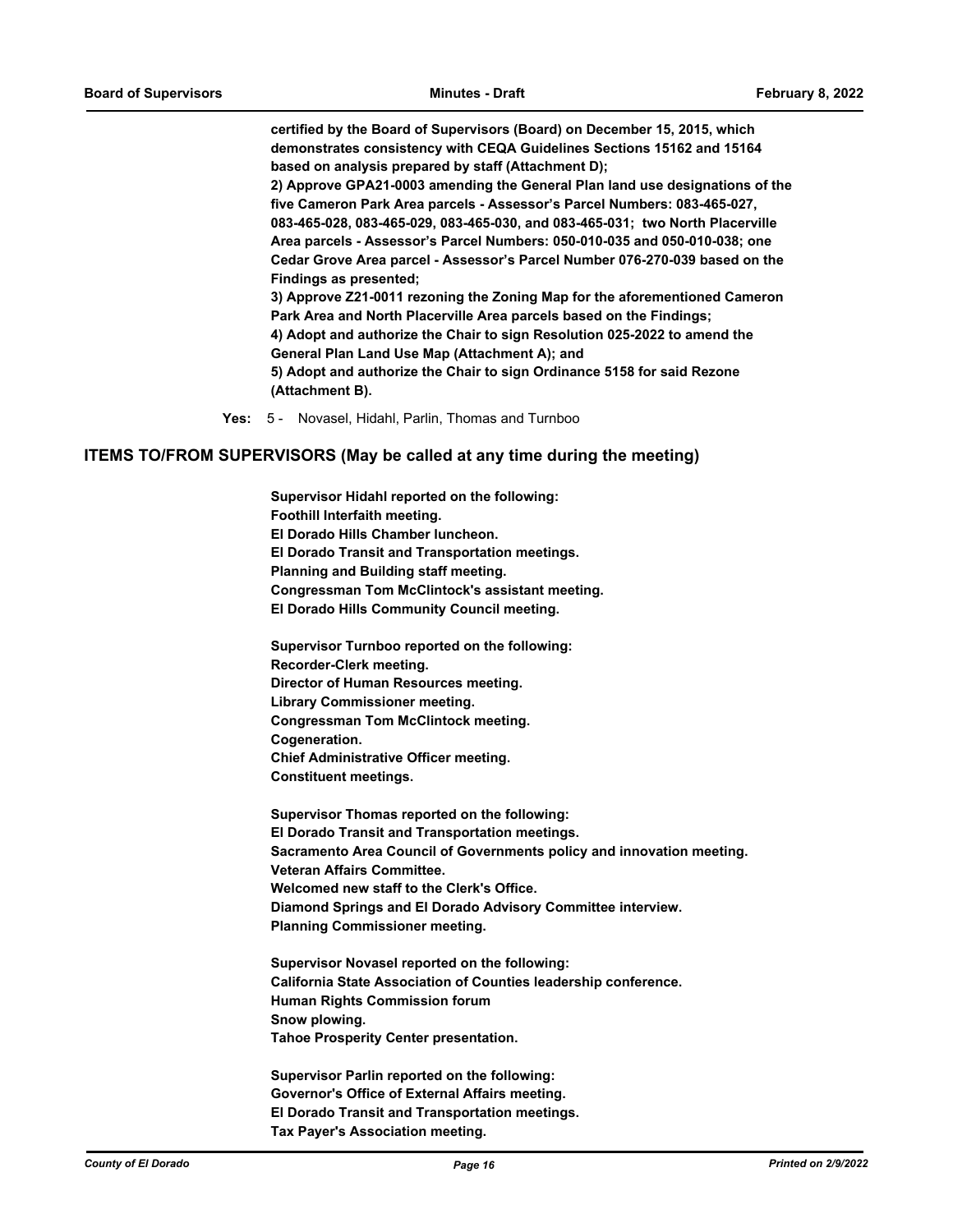#### **CAO UPDATE (May be called at any time during the meeting)**

**Don Ashton, Chief Administrative Officer, reported on the following: California Office of Emergency Services is 90% completed in the Grizzly Flats area. Forest cabins still continue to be a challenge. Mental Health services. Surveyor conversations. Next regular meeting February 22, 2022.**

[22-0302](http://eldorado.legistar.com/gateway.aspx?m=l&id=/matter.aspx?key=31203) CAO Update (Caldor Fire see attachment)

### **ADJOURNED AT 4:55 P.M.**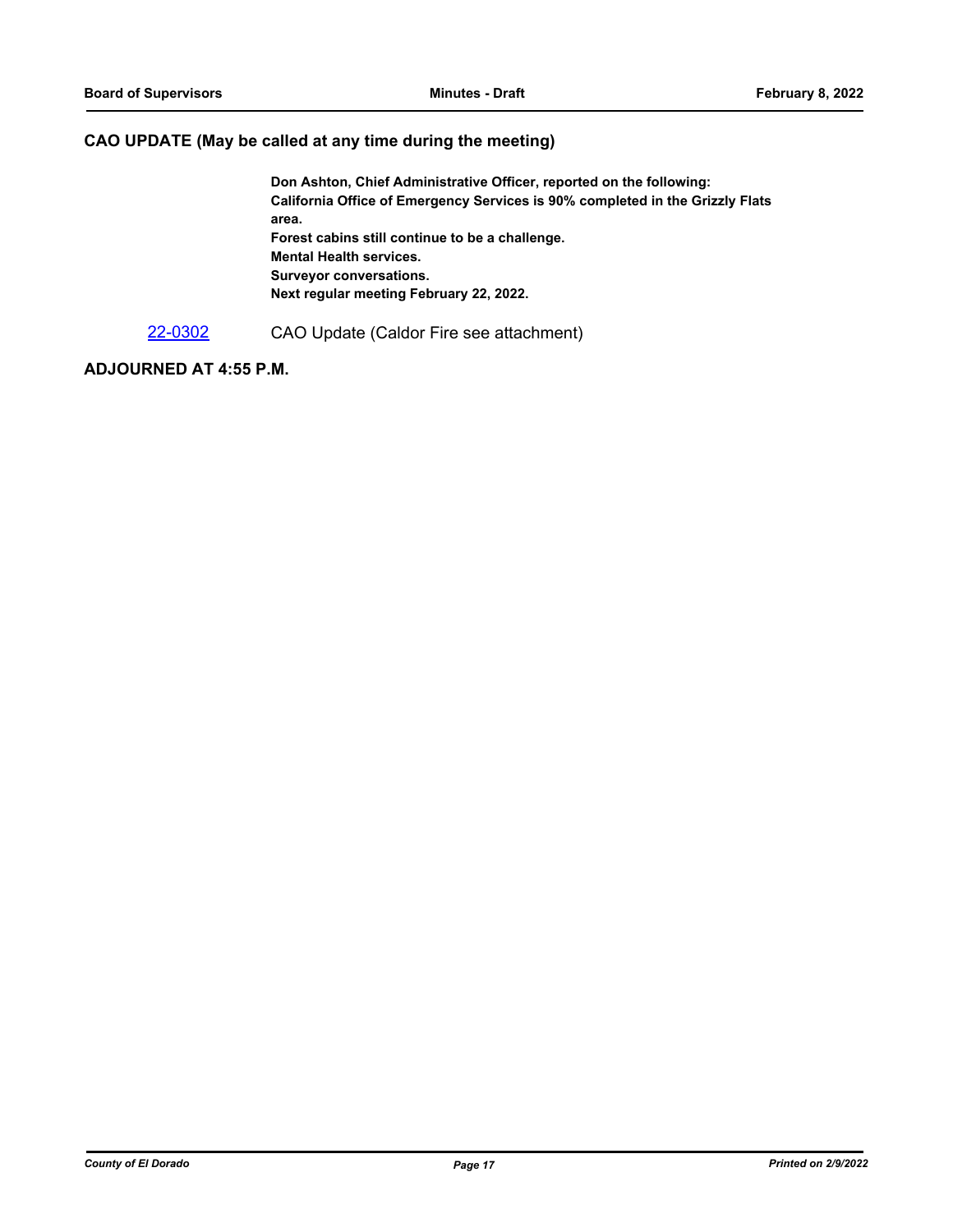#### **CLOSED SESSION**

**18.** [22-0212](http://eldorado.legistar.com/gateway.aspx?m=l&id=/matter.aspx?key=31113) **Pursuant to Government Code Section 54957.6 - Conference with Labor Negotiator**: County Negotiator: Director of Human Resources and/or designee. Employee organizations: El Dorado County Employees' Association, Local 1, AFSCME Council 57 representing employees in the Supervisory, Professional, and General Bargaining Units; Operating Engineers Local No. 3 representing employees in the Trades & Crafts and Corrections Bargaining Units; El Dorado County Criminal Attorneys' Association representing employees in the Criminal Attorney Unit; El Dorado County Managers' Association representing employees in the Management Unit; Deputy Sheriff's Association representing employees in the Law Enforcement Unit; El Dorado County Probation Officers Association representing employees in the Probation Bargaining Unit; and El Dorado County Law Enforcement Management Association representing employees in the Law Enforcement Sworn Management Unit. (Est. Time: 40 Min.)

> **This matter was Continued off Calendar upon Approval of the Consent Calendar.**

**19.** [22-0256](http://eldorado.legistar.com/gateway.aspx?m=l&id=/matter.aspx?key=31157) **Conference with Legal Counsel - Significant Exposure to Litigation** pursuant to Government Code Section 54956.9(d)(2). Number of potential cases: (1). (Est. Time: 15 Min.)

**No Action Reported. All five Supervisors participated.**

**20.** [22-0257](http://eldorado.legistar.com/gateway.aspx?m=l&id=/matter.aspx?key=31158) **Conference with Legal Counsel - Significant Exposure to Litigation** pursuant to Government Code Section 54956.9(d)(2). Title: Assessment Appeals Board Decision re: Safeway Stores, Inc., Number of potential cases: (1 ). (Est. Time: 10 Min.)

**No Action Reported. All five Supervisors participated.**

**21.** [22-0003](http://eldorado.legistar.com/gateway.aspx?m=l&id=/matter.aspx?key=30904) **Pursuant to Government Code Section 54957- Public Employee Performance Evaluation.** Title: Director of Information Technologies. (Est. Time: 15 Min.)

> **The Board conducted the public employee performance evaluation of Tonya Digiorno, Director of Information Technologies, and by a unanimous 5-0 vote increased her from step 4 to step 5 effective February 12, 2022.**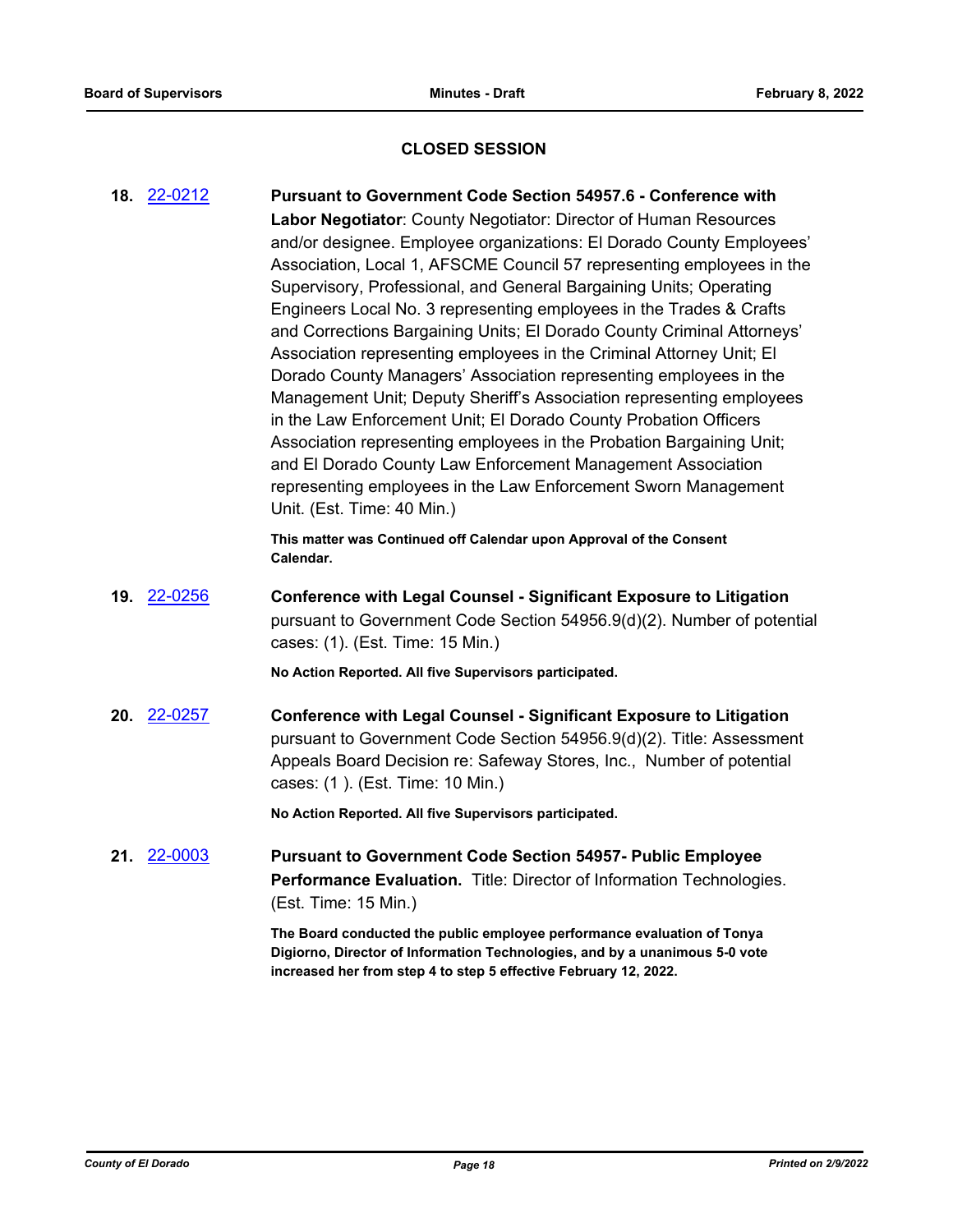On August 19, 2003, the Board adopted the following protocol: It is a requirement that all speakers, County staff and the public, when approaching the podium to make a visual presentation to the Board of Supervisors, must provide the Clerk with the appropriate number of hard copies of the presentation for Board members and the audience.